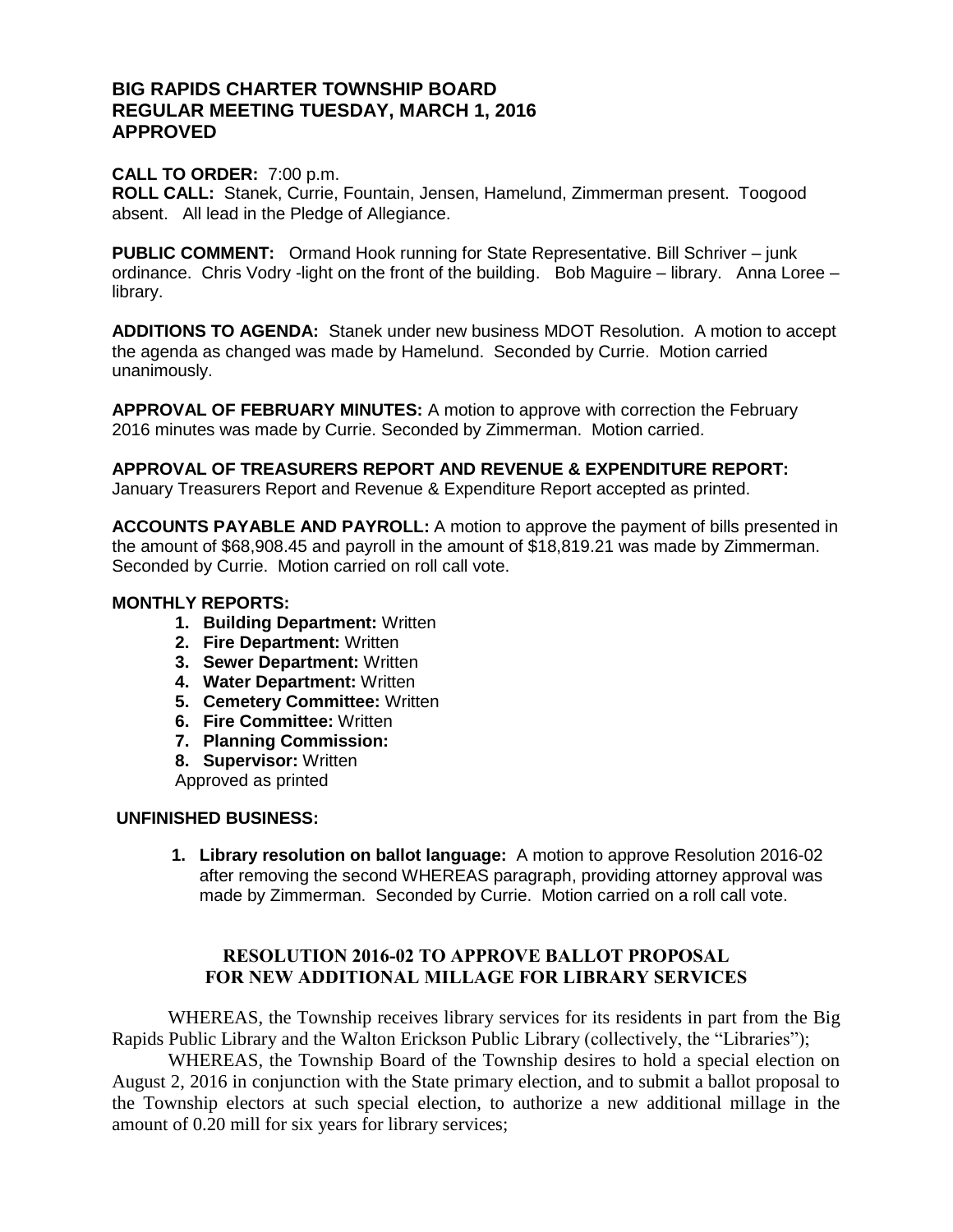WHEREAS, pursuant to Sections 24f and 34d of the General Property Tax Act, Act 206 of the Public Acts of Michigan of 1893, as amended, the Township Board may request approval to increase the Township tax rate limitation, to provide for the above-stated millage levy for library services; and

WHEREAS, Section 358a of Act 116 of the Public Acts of Michigan of 1954, as amended (the "Michigan Election Law"), authorizes the Township Board to call a special election to be held in the Township for the purpose of submitting a ballot proposal to the electors of the Township.

NOW, THEREFORE, BE IT HEREBY RESOLVED, AS FOLLOWS:

1. The question of whether to impose and levy a tax in the amount of 0.20 mill for Township library services for a period of six years, from 2016 through 2021, both inclusive, shall be submitted to the qualified electors of the Township at a special election to be held Tuesday, August 2, 2016, and in conjunction with the State primary election, pursuant to the provisions of the General Property Tax Act and the Michigan Election Law. This is a request for new additional millage.

2. The ballot proposal to be submitted to the electors shall be in the form attached hereto as Exhibit A, and in such form the proposal is certified to the County Clerk.

3. The Township Clerk is hereby authorized and directed to follow all procedures and provide all notices required by the Michigan Election Law for the August 2, 2016 primary election.

4. The Township Clerk is hereby authorized and directed to make the necessary arrangements to deliver a certified copy of this Resolution to the Mecosta County Clerk as soon as possible, but in no event later than 4:00 p.m. on May 10, 2016, and to take other steps which are necessary and useful in scheduling the election.

5. The Township Clerk is hereby authorized and directed to file, within five days after the election, a certified copy of the official declaration of the election results with the County Treasurer.

6. All resolutions or parts of resolutions in conflict herewith shall be and the same are hereby rescinded.

YEAS: 6 NAYS: 0 ABSENT: 1

## RESOLUTION DECLARED ADOPTED.

Rene Fountain, Clerk Charter Township of Big RapidsSTATE OF MICHIGAN )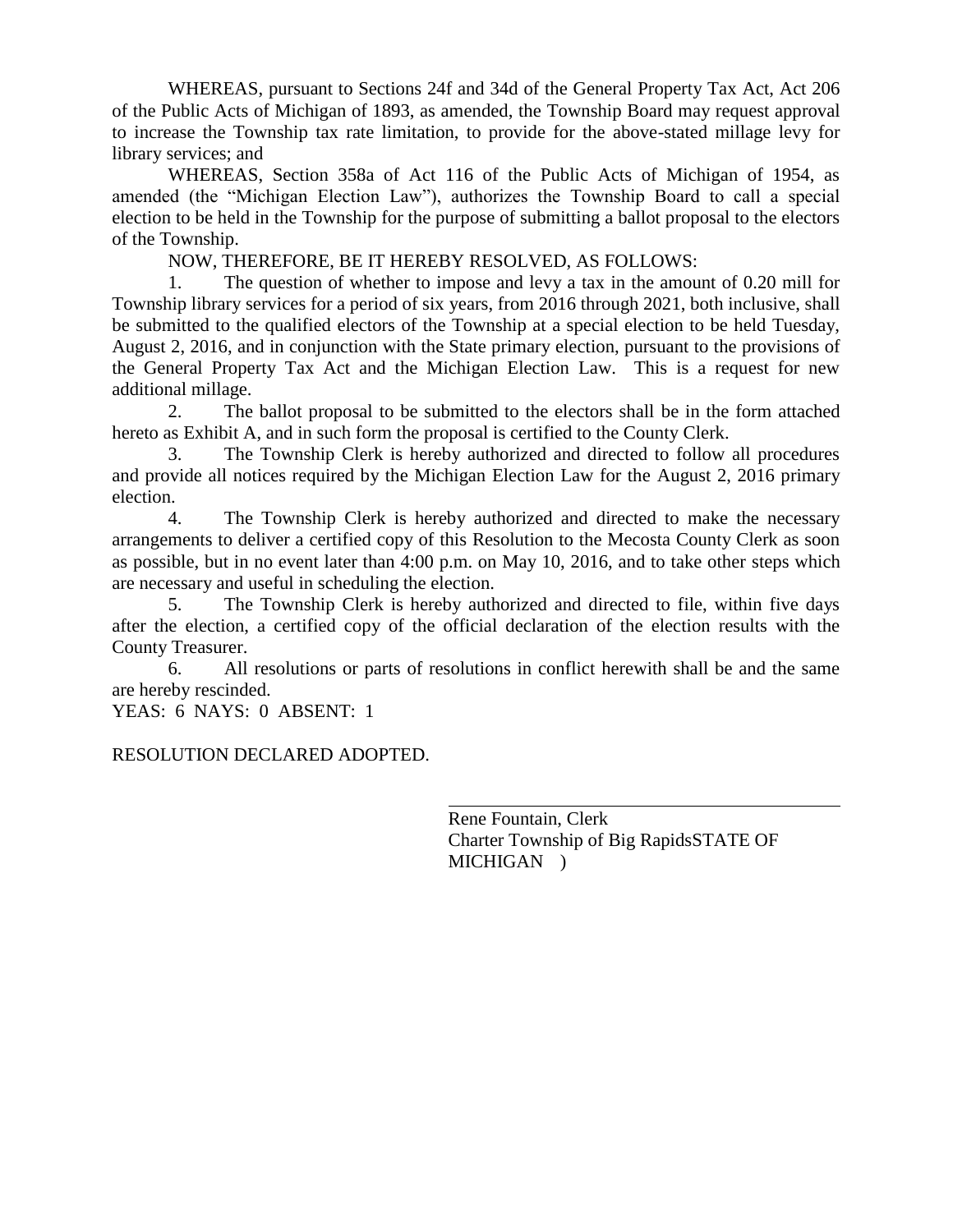### COUNTY OF MECOSTA )

) ss.

I, Rene Fountain, the duly qualified and acting Clerk of the Township Board of the Charter Township of Big Rapids, Mecosta County, Michigan (the "Township") do hereby certify that the foregoing is a true and complete copy of a resolution adopted by the Township Board of the Township at a regular meeting held on March 1, 2016, the original of which is on file in my office. Public notice of said meeting was given pursuant to and in compliance with Act No. 267, Public Acts of Michigan, 1976, as amended, including in the case of a special or rescheduled meeting, notice by publication or posting at least eighteen (18) hours prior to the time set for the meeting.

IN WITNESS WHEREOF, I have hereto affixed by official signature this 1st day of March, 2016.

> Rene Fountain, Clerk Charter Township of Big Rapids

## **EXHIBIT A**

#### **CHARTER TOWNSHIP OF BIG RAPIDS COUNTY OF MECOSTA**

#### **LIBRARY SERVICES MILLAGE PROPOSAL**

Shall the limitation on general ad valorem taxation within the Charter Township of Big Rapids be increased by 0.20 mill (\$0.20 for each \$1,000 of taxable value) annually for a period of six (6) years, 2016 through 2021, both inclusive, to pay for public library services for Township residents by the Big Rapids Public Library and the Walton Erickson Public Library, and shall Big Rapids Charter Township levy such new additional millage on taxable property in the Township for said purpose?

It is estimated that a levy of 0.20 mill will provide revenues of \$28,125 in the first year of the levy. The revenues from this millage will be disbursed to the Big Rapids Public Library and the Walton Erickson Public Library for library services within the Township.

> Yes  $\overline{ }$  $\overline{\text{No}}$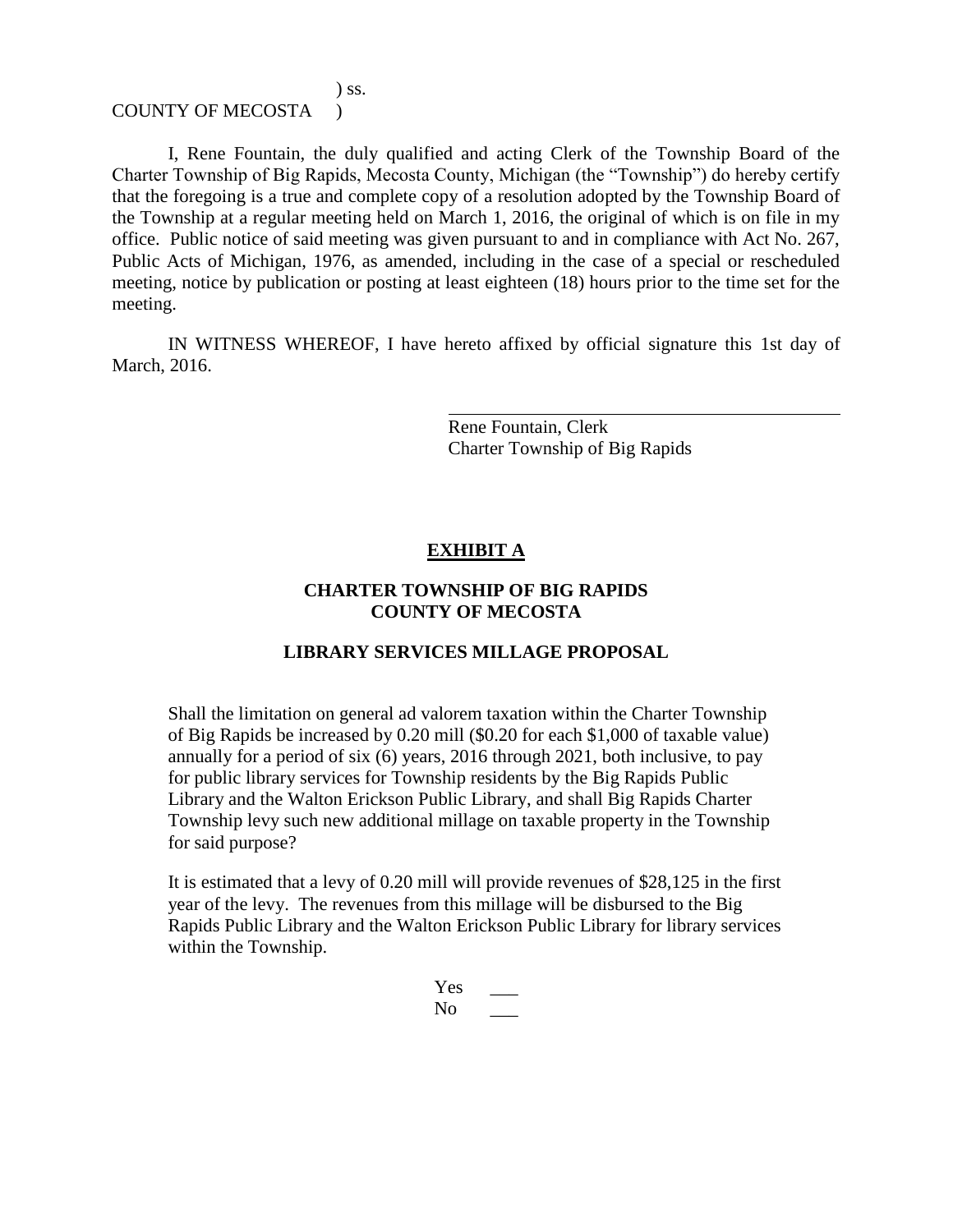- **2. Motion to hire Grounds and Maintenance Supervisor:** A motion to hire Kelly Cushway starting March 15, 2016 as the Grounds and Maintenance Supervisor was made by Jensen. Seconded by Zimmerman. Motion carried unanimously on a roll call vote.
- **3. Motion to accept Sidewalk Construction Contract:** A motion to accept the bid from Steve Jones Construction in the amount of \$347,950.53 for the Sidewalk Construction Contract was made by Currie. Seconded by Jensen. Motion carried unanimously on a roll call vote.
- **4. Motion to adopt Consumers Ordinance:** A motion to adopt Ordinance #25 as printed and published was made by Hamelund. Seconded by Currie. Motion carried unanimously on a roll call vote.
- **5. Request from Little League:** Chad Root requested the board alter the existing field at Highbanks Park into 2 full size little league fields. The board suggested Mr. Root consider a site on 18 Mile Road in the Industrial Park and requested Mr. Root present drawings to the Planning Commission for their approval and provide an estimate to the board for the cost of the project along with any grants that would help finance the project.

#### **NEW BUSINESS:**

- **1. Road work bids for 2016 work:** No Action.
- **2. Computer for Treasurer:** A motion to purchase the Quad-Core Intel i5 processor for the treasurer as presented was made by Jensen. Seconded by Zimmerman. Motion passed unanimously on a roll call vote.
- **3. MDOT Resolution:** A motion to approve Resolution 2016-03 was made by Zimmerman. Seconded by Currie. Motion passed unanimously on a roll call vote.

# **MDOT Resolution #2016-03**

Michigan Department Of Transportation 2207B (10/14)

#### **PERFORMANCE RESOLUTION FOR GOVERNMENTAL AGENCIES**

*This Performance Resolution is required by the Michigan Department of Transportation for purposes of issuing to a municipality an ''Individual Permit for Use of State Highway Right of Way'' or an ''Annual Application and Permit for Miscellaneous Operations Within State Highway Right of Way''.* 

RESOLVEDWHEREAS, The Big Rapids Charter Township

hereinafter referred to as the ''GOVERNMENTAL AGENCY,'' periodically applies to the Michigan Department of Transportation, hereinafter referred to as the "DEPARTMENT," for permits, referred to as ''PERMIT,'' to construct, operate, use and/or maintain utility or other facilities, or to conduct other activities, on, over, and under State Highway right of way at various locations within and adjacent to its corporate limits;

NOW THEREFORE, in consideration of the DEPARTMENT granting such PERMIT, the GOVERNMENTAL AGENCY agrees that:

1. Each party to this Agreement shall remain responsible for any claims arising out of their own acts and/or omissions during the performance of this Agreement, as provided by law. This Agreement is not intended to increase either party's liability for, or immunity from, tort claims,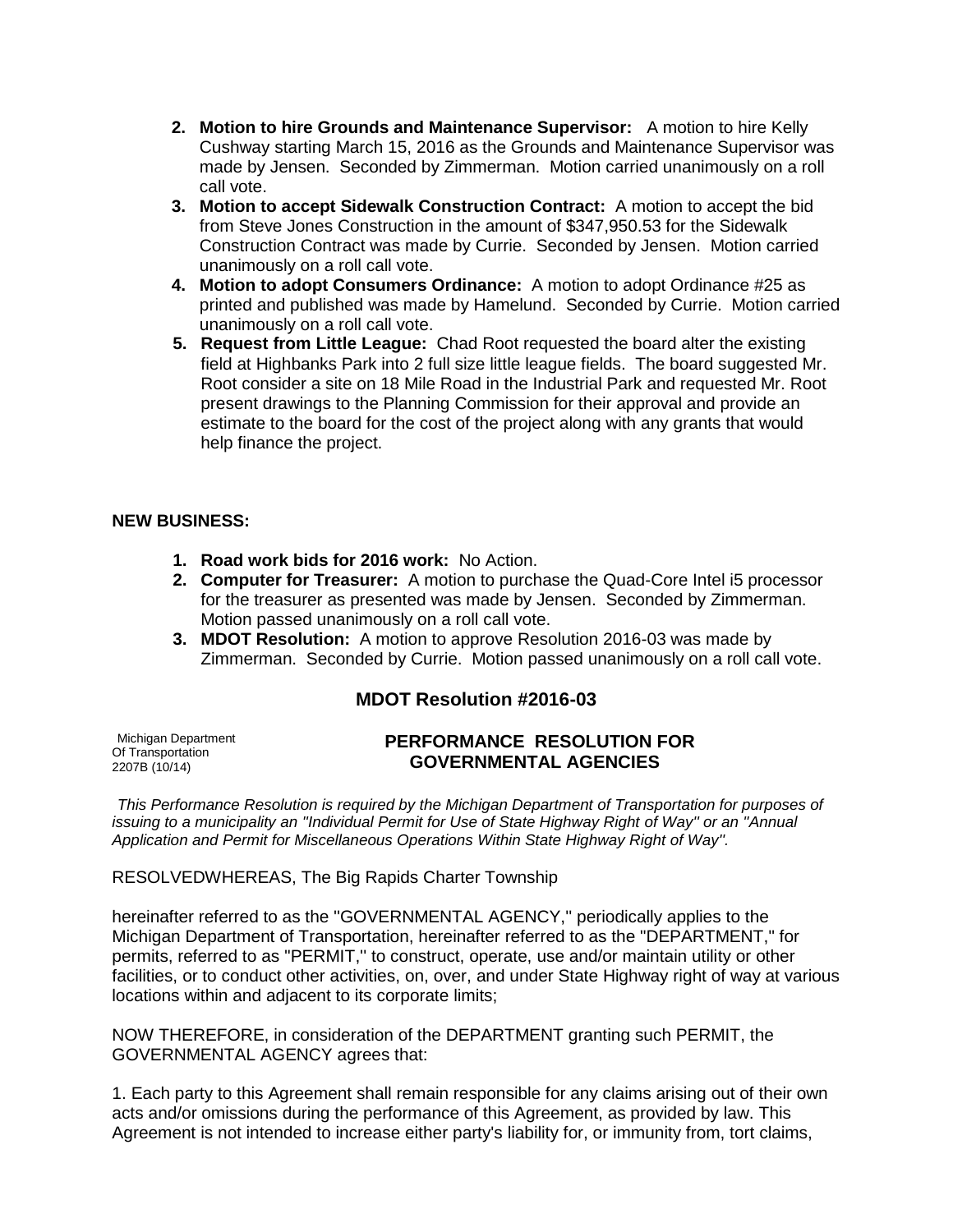nor shall it be interpreted, as giving either party hereto a right of indemnification, either by Agreement or at law, for claims arising out of the performance of this Agreement.

2. Any work performed for the GOVERNMENTAL AGENCY by a contractor or subcontractor will be solely as a contractor for the GOVERNMENTAL AGENCY and not as a contractor or agent of the DEPARTMENT. The DEPARTMENT shall not be subject to any obligations or liabilities by vendors and contractors of the GOVERNMENTAL AGENCY, or their subcontractors or any other person not a party to the PERMIT without its specific prior written consent and notwithstanding the issuance of the PERMIT. Any claims by any contractor or subcontractor will be the sole responsibility of the GOVERNMENTAL AGENCY.

3. The GOVERNMENTAL AGENCY shall take no unlawful action or conduct, which arises either directly or indirectly out of its obligations, responsibilities, and duties under the PERMIT which results in claims being asserted against or judgment being imposed against the State of Michigan, the Michigan Transportation Commission, the DEPARTMENT, and all officers, agents and employees thereof and those contracting governmental bodies performing permit activities for the DEPARTMENT and all officers, agents, and employees thereof, pursuant to a maintenance contract. In the event that the same occurs, for the purposes of the PERMIT, it will be considered as a breach of the PERMIT thereby giving the State of Michigan, the DEPARTMENT, and/or the Michigan Transportation Commission a right to seek and obtain any necessary relief or remedy, including, but not by way of limitation, a judgment for money damages.

4. The GOVERNMENTAL AGENCY It will, by its own volition and/or request by the DEPARTMENT, promptly restore and/or correct physical or operating damages to any State Highway Right of Way resulting from the installation construction, operation and/or maintenance of the GOVERNMENTAL AGENCY'S facilities according to a PERMIT issued by the DEPARTMENT.

5. With respect to any activities authorized by PERMIT, when the GOVERNMENTAL AGENCY requires insurance on its own or its contractor's behalf it shall also require that such policy include as named insured the State of Michigan, the Transportation Commission, the DEPARTMENT, and all officers, agents, and employees thereof and those governmental bodies performing permit activities for the DEPARTMENT and all officers, agents, and employees thereof, pursuant to a maintenance contract.

6. The incorporation by the DEPARTMENT of this resolution as part of a PERMIT does not prevent he DEPARTMENT from requiring additional performance security or insurance before issuance of a PERMIT.

7. This resolution shall continue in force from this date until cancelled by the GOVERNMENTAL AGENCY or the DEPARTMENT with no less than thirty (30) days prior written notice to the other party. It will not be cancelled or otherwise terminated by the GOVERNMENTAL AGENCY with regard to any PERMIT which has already been issued or activity which has already been undertaken.

BE IT FURTHER RESOLVED, that the following position(s) are authorized to apply to the DEPARTMENT for the necessary permit to work within State Highway Right of Way on behalf of the GOVERNMENTAL AGENCY.

Bill Stanek - Township Supervisor